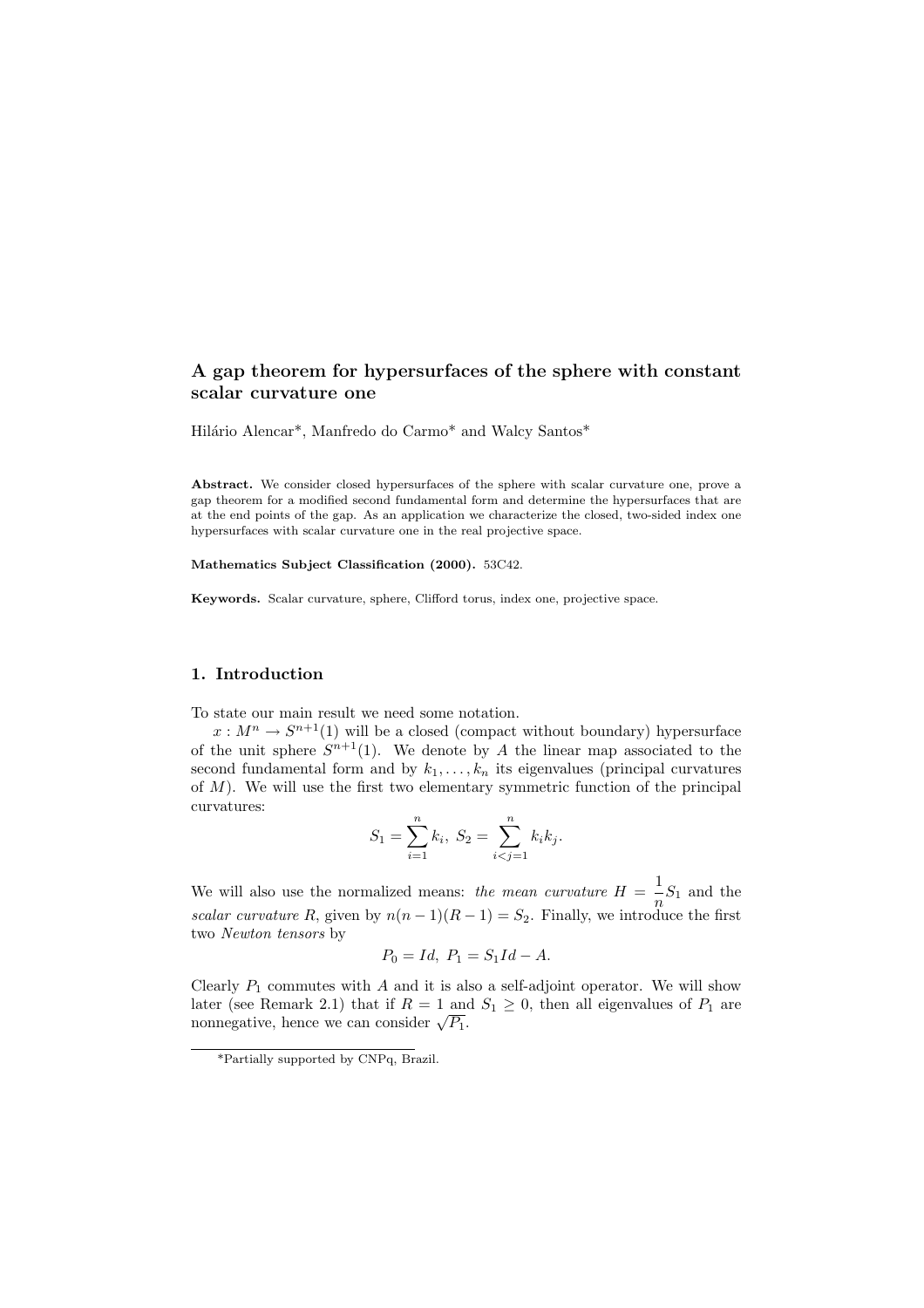We can now state our gap theorem.

**Theorem 1.** Let  $x : M^n \to S^{n+1}(1)$  be a closed orientable hypersurface with *scalar curvature*  $R = 1$  (*equivalently,*  $S_2 = 0$ *). Assume that*  $S_1$  *does not change sign and choose the orientation such that*  $S_1 \geq 0$ *. Assume further that* 

$$
\|\sqrt{P_1}A\|^2 \leq \text{trace}P_1.
$$

*Then:*

(i)  $\|\sqrt{P_1}A\|^2 = \text{trace}P_1.$ 

(ii)  $M^n$  *is either a totally geodesic submanifold or*  $M^n = S^{n_1}(r_1) \times S^{n_2}(r_2)$  $S^{n+1}(1)$ *, where*  $n_1 + n_2 = n$ *,*  $r_1^2 + r_2^2 = 1$  and  $\left(\frac{r_2}{r_1}\right)$  $\setminus^2$ = β *satisfies the quadratic equation:*  $n_1(n_1 - 1)\beta^2 - 2n_1n_2\beta + n_2(n_2 - 1) = 0.$ 

Our theorem was inspired by a similar theorem on minimal submanifolds of the sphere first proved by J. Simons  $[S]$  (part (i)) and latter completed (part (ii)) by S. S. Chern, M. do Carmo and Kobayashi [CdCK] and, independently, by H. B. Lawson [L].

**Remark.** The condition on the modified second fundamental form in above theorem can not be dropped, as can be seen by the following example: Let  $M^6 \rightarrow S^7(1)$ be an isoparametric hypersurface with principal curvatures given by

$$
\lambda_1 = \lambda_2 = \theta, \ \lambda_3 = \frac{\theta + 1}{1 - \theta}, \ \lambda_4 = \lambda_5 = -\frac{1}{\theta} \text{ and } \lambda_6 = -\frac{1 - \theta}{1 + \theta},
$$

where  $\theta$  is given by  $\theta =$  $\sqrt{13 + \sqrt{165}}$  $\frac{V \cdot 100}{2}$  (see [M]). It is easy to see that  $M^6$  has  $R = 1$  and  $S_1 > 0$ . We would like to thank Luiz Amancio de Sousa Junior for showing us this example.

As an application of Theorem 1, we will present a characterization of index one closed hypersurfaces with constant scalar curvature one of the real projective space  $\mathbb{P}(\mathbb{R})^{n+1}$ . For minimal submanifolds this result was obtained recently by M. do Carmo, M. Ritoré and A. Ros [dCRR].

Before giving a formal statement we need some considerations. Hypersurfaces of a curvature one space form with constant scalar curvature one are solutions to a variational problem (see [Re], [Ro], [BC]) whose *Jacobi equation* is

$$
T_1 f = L_1 f + {\|\sqrt{P_1}A\|^2} + \text{trace} P_1 f = 0.
$$

Here  $f \in C^{\infty}(M)$  and  $L_1$  is a second order differential operator given by

$$
L_1 f = \operatorname{div}(P_1 \nabla f),
$$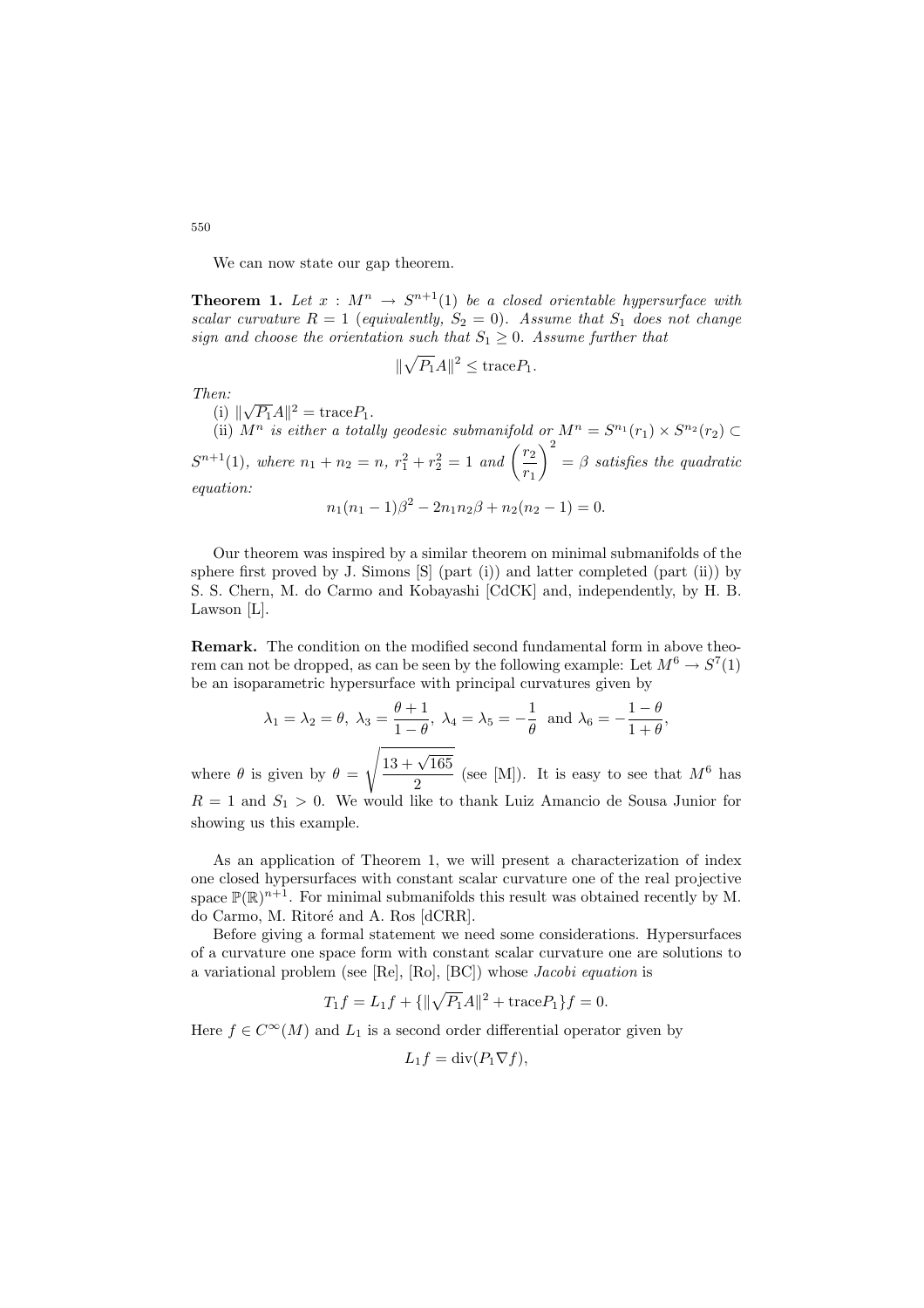where  $\nabla f$  is the gradient of f. Notice that  $L_1$  generalizes the Laplacian. However, differently from the Laplacian,  $L_1$  is not always elliptic. J. Hounie and M. L. Leite [HL] have proved that if  $S_3 \neq 0$  everywhere, then  $L_1$  is elliptic. Of course, from the definition of  $L_1$ , it follows that  $L_1$  is elliptic if and only if  $P_1$  is positive definite (or negative definite). For the next theorem we will assume that  $L_1$  is elliptic and  $P_1$  is positive definite. Denote by  $Ind(M)$  the *Morse index* of M, i.e., the number of negative eigenvalues of  $T_1$ .

**Theorem 2.** Let  $x : M^n \to \mathbb{P}(\mathbb{R})^{n+1}(1)$  be a closed two-sided hypersurface with *scalar curvature one. Then*  $Ind(M) \geq 1$  *and if*  $Ind(M) = 1$ *, M is the Clifford hypersurfaces obtained by the projection of the Clifford torus of Theorem 1.*

#### **2. Preliminaries**

In this section we will present some properties of the  $r^{th}$  Newton tensors in M and describe the Clifford hypersurfaces of  $\mathbb{P}(\mathbb{R})^{n+1}$ .

## **2.1.** The  $r^{th}$  **Newton tensors**

We introduce the r<sup>th</sup> Newton tensors,  $P_r$ :  $T_pM \rightarrow T_pM$ , which are defined inductively by

$$
P_0 = I,
$$
  
\n
$$
P_r = S_r I - A P_{r-1}, r > 1,
$$

where  $S_r = \sum$  $i_1<\cdots$  $k_{i_1} \ldots k_{i_r}$  is the  $r^{th}$  symmetric function of the principal curvatures  $k_1, \ldots, k_n$ .

It is easy to see that each  $P_r$  commutes with A and if  $e_i$  an eigenvector of A associated to principal curvature  $k_i$ , then

$$
P_1(e_i) = \mu_i e_i = (S_1 - k_i)e_i.
$$

In [Re], Reilly showed that the  $P_r$ 's satisfy the following

**Proposition 2.1** ([Re], see also [BC] – Lemma 2.1). Let  $x : M^n \to N^{n+1}$  be an *isometric immersion between two Riemannian manifolds and let* A *be its second fundamental form. The* r'th *Newton tensor*  $P_r$  *associated to* A *satisfies:* 

- 1. trace( $P_r$ ) =  $(n r)S_r$ ,
- 2. trace( $AP_r$ ) =  $(r + 1)S_{r+1}$ ,
- 3. trace( $A^2P_r$ ) =  $S_1S_{r+1} (r+2)S_{r+2}$ .
- It follows from (3) that if  $S_2 = 0$ , trace( $A^2P_1$ ) =  $-3S_3$ .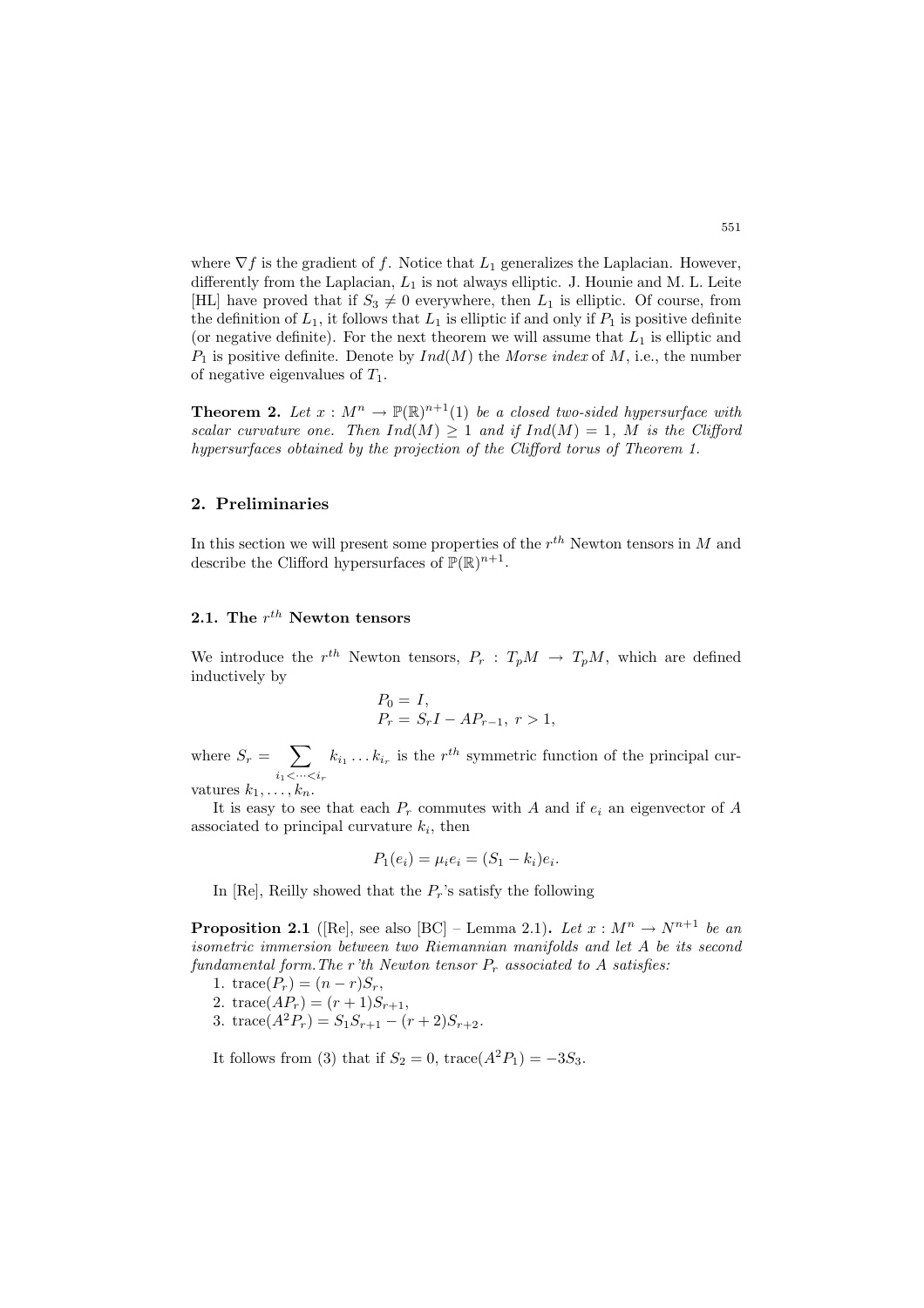**Remark 2.1.** Observe that if  $S_2 = 0$ , we have that

 $S_1^2 = |A|^2 + 2S_2 \ge k_i^2$ , for all *i*.

Thus,  $0 \leq (S_1^2 - k_i^2) = (S_1 - k_i)(S_1 + k_i)$ , what implies that all eigenvalues of  $P_1$ are nonnegative if  $S_1 \geq 0$ , that is,  $P_1$  is a nonnegative operator. We also remark that if  $S_2 = 0$  and  $P_1$  has one eigenvalue equal to zero, then

$$
P_1 A \equiv 0. \tag{1}
$$

In fact, if  $\mu_{i_0} = 0$ , then  $k_{i_0} = S_1$ . As  $S_1^2 = |A|^2$ , we get

$$
\sum_{i \neq i_0} k_{i_0}^2 = 0.
$$

So  $k_i = 0$ , for all  $i \neq i_0$ , hence  $P_1A \equiv 0$ .

Associated to each Newton tensor  $P_r$ , we define a second order differential operator

$$
L_r(f) = \text{trace}(P_r \text{Hess } f).
$$

If  $N^{n+1}$  has constant sectional curvature, it follows from Codazzi equation (see Rosenberg [Ro], p. 225) that  $L_r$  is

$$
L_r(f) = \text{div}_M(P_r \nabla f).
$$

Hence  $L_r$  is a self-adjoint operator and for any differentiable functions f and g on  $M^n$ ,

$$
\int_{M} fL_{r}gdM = \int_{M} gL_{r}fdM \tag{2}
$$

We observe that for  $r = 0$ ,  $L_0$  is the Laplacian which is always an elliptic operator. For  $r > 0$  we have to add some extra condition in order to ensure that  $L_r$  is elliptic. For hypersurfaces of  $\mathbb{R}^{n+1}$  with  $S_r = 0$ , Hounie and Leite, [HL], were able to give a geometric condition that is equivalent to  $L_r$  being elliptic. In fact their proof can be generalized to hypersurfaces of the sphere and we have that

**Theorem 2.1** ([HL] – Proposition 1.5). Let M be a hypersurface in  $\mathbb{R}^{n+1}$  or  $S^{n+1}$ *with*  $S_r = 0$ ,  $2 \leq r \leq n$ . Then the operator  $L_{r-1}(f) = \text{div}(P_{r-1} \nabla f)$  *is elliptic at*  $p \in M$  *if and only if*  $S_{r+1}(p) \neq 0$ .

Thus, for hypersurfaces with  $S_2 = 0$ ,  $L_1$  is an elliptic operator if and only if  $S_3 \neq 0$ . Since  $L_1(f) = \text{div}_M(P_1 \nabla f)$ , it follows that the ellipticity of  $L_1$  implies that  $P_1$  is definite, hence then  $S_1 \neq 0$ .

Let  $a \in \mathbb{R}^{n+2}$  be a fixed vector. Let  $x : M \to S^{n+1}(1) \subset \mathbb{R}^{n+2}$  be an isometric immersion with  $S_2 = 0$  and let N be its unit normal vector. The functions  $f =$  $\langle N, a \rangle$  and  $g = \langle x, a \rangle$  satisfy (see [BC], lemma 5.2)

$$
L_1(g) = -(n-1)S_1g\tag{3}
$$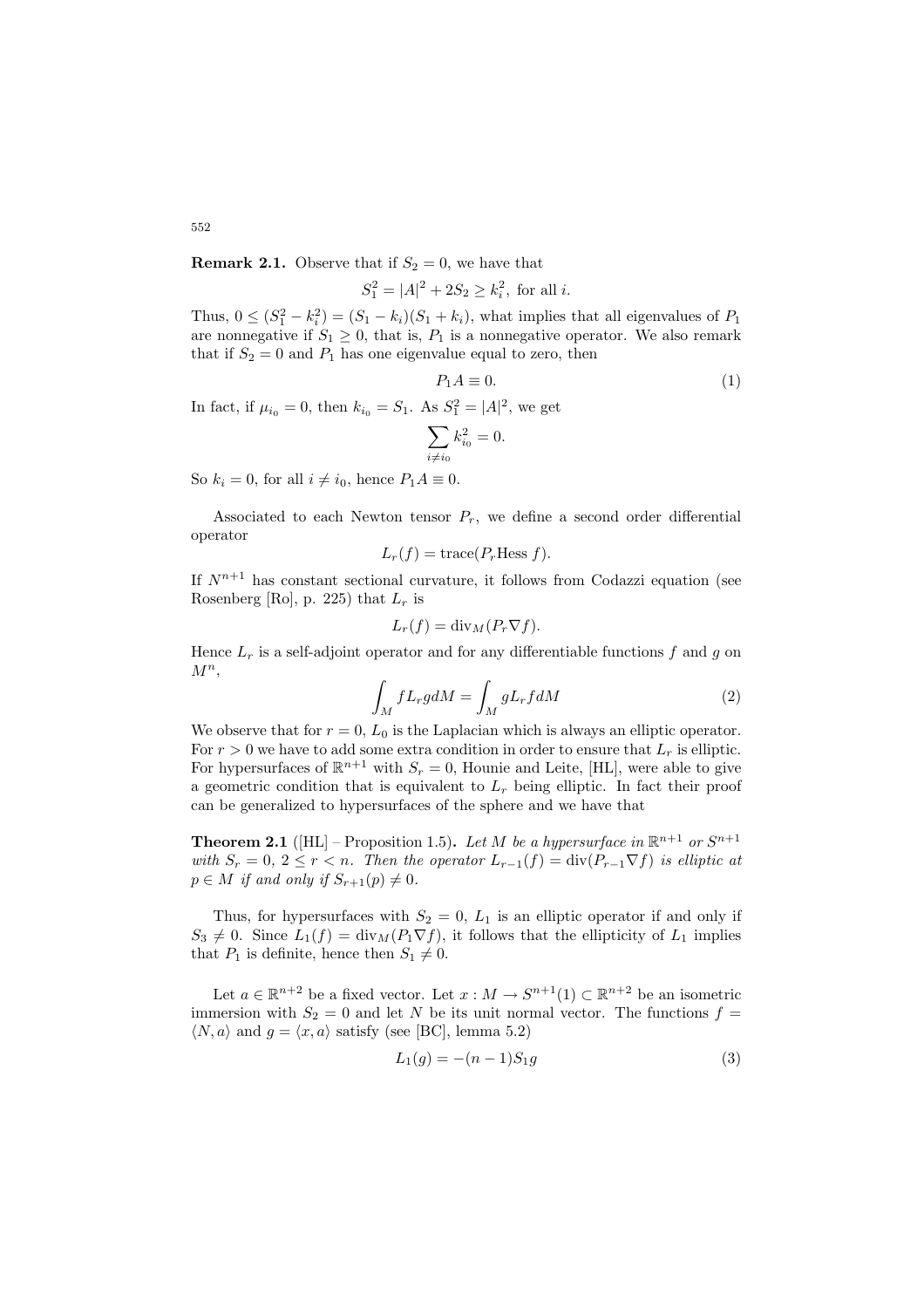$$
L_1(f) = 3S_3f.\tag{4}
$$

## **2.2. Clifford hypersurfaces of**  $P(\mathbb{R})^{n+1}$

We are now going to describe some properties of the *Clifford hypersurface* in  $\mathbb{P}(\mathbb{R})^{n+1}$ . A Clifford torus in  $S^{n+1}(1)$  is given by the product immersion of  $M = S^{n_1}(r_1) \times S^{n_2}(r_2)$ , with  $n_1 + n_2 = n$  and  $r_1^2 + r_2^2 = 1$ , which is a closed hypersurface of  $S^{n+1}(1)$ . It is easy to see that this immersion is invariant under the antipodal map, hence it induces an immersion of M into  $\mathbb{P}(\mathbb{R})^{n+1}$ . This hypersurface will be called *Clifford hypersurface*. If  $x : S^{n_1}(r_1) \times S^{n_2}(r_2) \to S^{n+1}(1)$  is a Clifford torus, then the unit normal vector at a point  $p = (p_1, p_2) \in S^{n_1}(r_1) \times S^{n_2}(r_2)$  is given by

$$
N = \left(-\frac{r_2}{r_1}p_1, \frac{r_1}{r_2}p_2\right).
$$

Thus, the principal curvatures of M are  $\frac{r_2}{r_1}$  $\frac{r_2}{r_1}$  with multiplicity  $n_1$  and  $-\frac{r_1}{r_2}$  with multiplicity  $n_2$ . It is easily checked that the scalar curvature of M is equal to one  $(S_2 = 0)$  if and only if  $\left(\frac{r_2}{r_1}\right)$  $\setminus^2$  $=$  β satisfies the quadratic equation:  $n_1(n_1 - 1)\beta^2 - 2n_1n_2\beta + n_2(n_2 - 1) = 0.$  (5)

We will show in a while that only one of the torus given by (5) yields  $S_1 > 0$ . Notice that  $L_1$  is an elliptic operator and in order to calculate the index of  $M$ , we first observe that in a principal basis,  $P_1$  is a diagonal matrix whose elements are

$$
\left\{ (n_1 - 1) \frac{r_2}{r_1} - n_2 \frac{r_1}{r_2} \right\} \text{ with multiplicity } n_1
$$

and

$$
\left\{ n_1 \frac{r_2}{r_1} - (n_2 - 1) \frac{r_1}{r_2} \right\}
$$
 with multiplicity  $n_2$ .

Thus,

trace
$$
P_1 = (n-1)S_1 = (n-1)\left(n_1\frac{r_2}{r_1} - n_2\frac{r_1}{r_2}\right).
$$

We will need the following relation:

$$
\|\sqrt{P_1}A\|^2 = -3S_3 = (n-1)S_1.
$$

The first equality is a general fact that follows from Proposition 2.1, part 3, by setting  $r = 1$  and  $S_2 = 0$ . The second equality is specific for Clifford tori with

and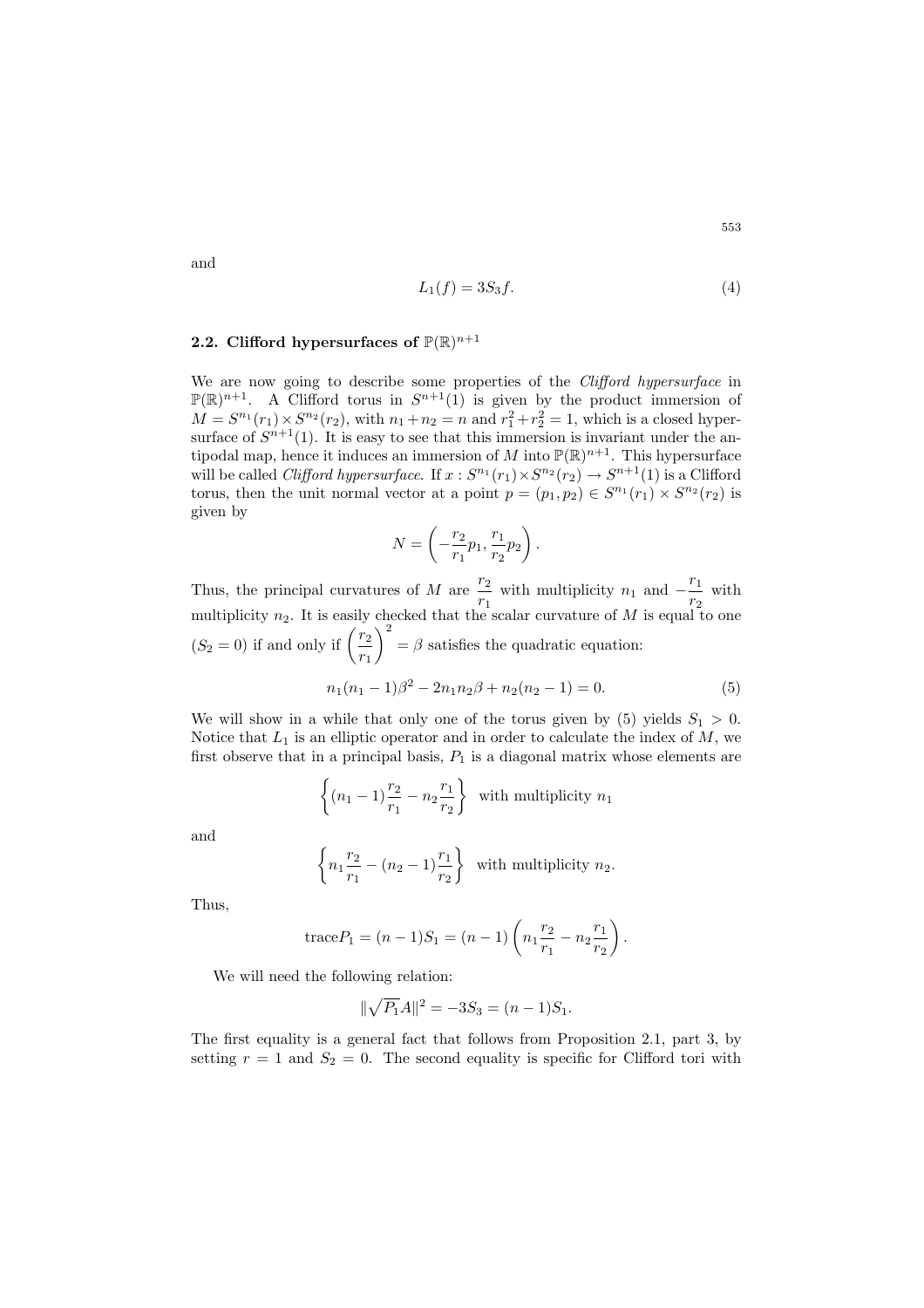$S_2 = 0$  and can be proved as follows. Write:

$$
S_1 = n_1 \frac{r_2}{r_1} - n_2 \frac{r_1}{r_2},
$$
  
\n
$$
S_2 = \frac{n_1(n_1 - 1)}{2} \left(\frac{r_2}{r_1}\right)^2 + \frac{n_2(n_2 - 1)}{2} \left(\frac{r_1}{r_2}\right)^2 - n_1 n_2,
$$
  
\n
$$
S_3 = \frac{n_1(n_1 - 1)(n_1 - 2)}{6} \left(\frac{r_2}{r_1}\right)^3 - \frac{n_2(n_2 - 1)(n_2 - 2)}{6} \left(\frac{r_1}{r_2}\right)^3 + \frac{n_1 n_2(n_2 - 1)}{2} \left(\frac{r_1}{r_2}\right)^2 \frac{r_2}{r_1} - \frac{n_1 n_2(n_1 - 1)}{2} \left(\frac{r_2}{r_1}\right)^2 \frac{r_1}{r_2}.
$$

By introducing the condition  $S_2 = 0$  into  $S_3$ , we obtain, after a long but straightforward computation, that

$$
3S_3 = \frac{1}{2} \left[ -2(n-1)n_1 \frac{r_2}{r_1} + 2(n-1)n_2 \frac{r_1}{r_2} \right] = -(n-1)S_1,
$$

and this proves our claim. Thus the *Jacobi operator* reduces to

$$
T_1(f) = L_1(f) + {\|\sqrt{P_1}A\|^2} + \text{trace}P_1\}f = L_1(f) + 2(n-1)S_1f.
$$

If  $\varphi = \text{const.}, L_1(\varphi) = 0$  and

$$
T_1(\varphi) + 2(n-1)S_1\varphi = 0.
$$

Thus the first eigenvalue of  $T_1$  is negative, hence  $Ind(M)$  is at least 1. Now let us look at the second eigenvalue of  $T_1$ . By using the expression of the eigenvalues of  $P_1$  given above, we have that

$$
L_1(f) = \text{div}(P_1 \nabla f)
$$
  
=  $\left\{ (n_1 - 1) \frac{r_2}{r_1} - n_2 \frac{r_1}{r_2} \right\} \Delta^{n_1}(f) + \left\{ n_1 \frac{r_2}{r_1} - (n_2 - 1) \frac{r_1}{r_2} \right\} \Delta^{n_2}(f),$ 

where  $\Delta^{n_i}$  is the Laplacian in  $S^{n_i}(r_i)$ ,  $i = 1, 2$ . Thus the second eigenvalue of  $L_1$ is given by

$$
\lambda_2 = -\left\{ (n_1 - 1)\frac{r_2}{r_1} - n_2 \frac{r_1}{r_2} \right\} \nu_2^{\Delta^{n_1}} + \left\{ n_1 \frac{r_2}{r_1} - (n_2 - 1)\frac{r_1}{r_2} \right\} \nu_2^{\Delta^{n_2}},
$$

where  $\nu_2^{\Delta^{n_i}}$  is the first nonzero eigenvalue of  $\Delta^{n_i}$  that corresponds to an eigenfunction which is invariant by the antipodal map (see [BGM] chap III, CII). Thus

$$
\lambda_2 = -\left[ \left\{ (n_1 - 1) \frac{r_2}{r_1} - n_2 \frac{r_1}{r_2} \right\} \frac{n_1}{r_1^2} + \left\{ n_1 \frac{r_2}{r_1} - (n_2 - 1) \frac{r_1}{r_2} \right\} \frac{n_2}{r_2^2} \right]
$$
  
= 
$$
\frac{-1}{r_1^3 r_2^3} \left\{ [n_1(n_1 - 1) - n_1(n - 1)r_1^2] r_2^2 + [n_2(n - 1)r_2^2 - n_2(n_2 - 1)] r_1^2 \right\}.
$$
 (6)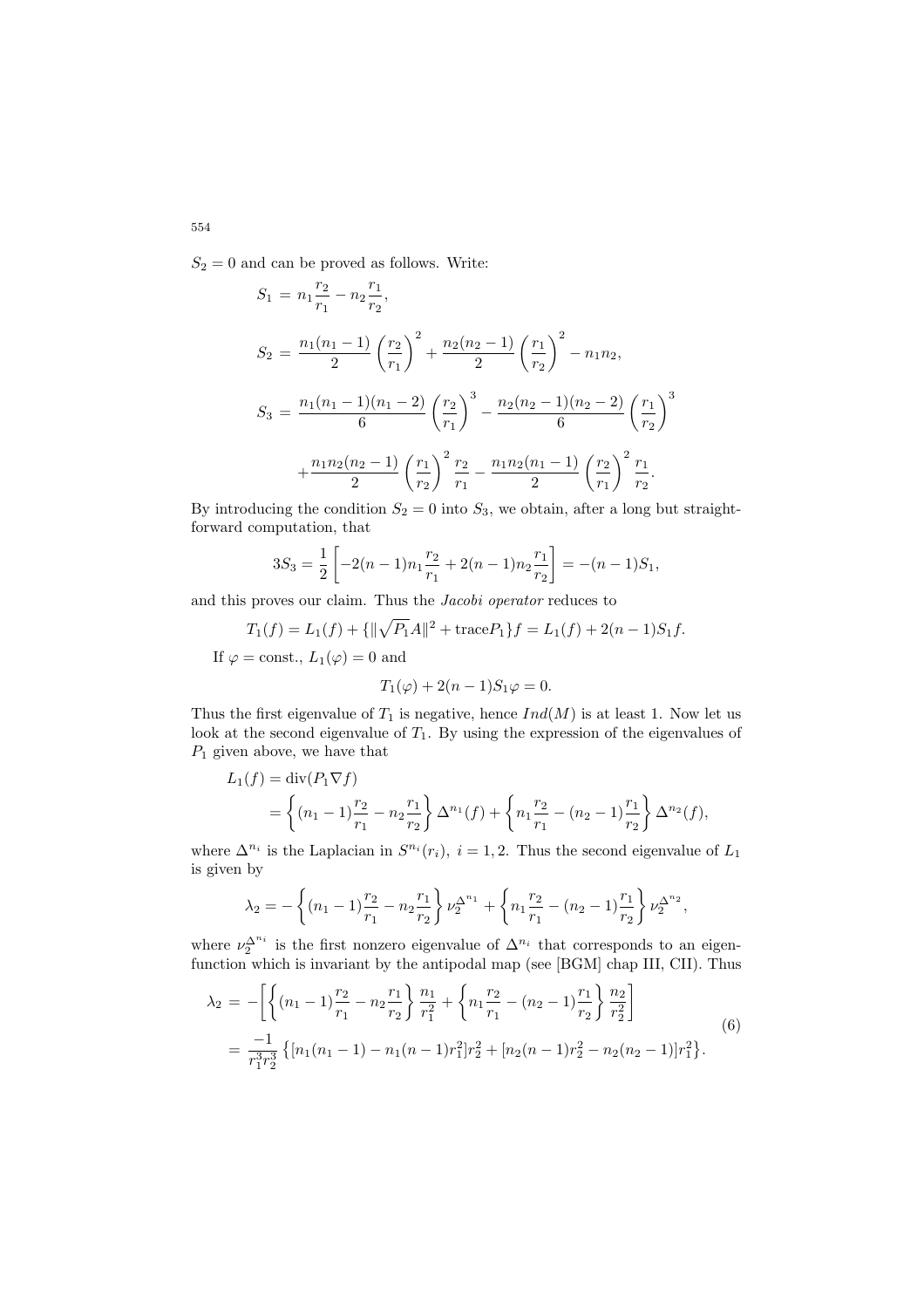Observe that

$$
S_1 = n_1 \frac{r_2}{r_1} - n_2 \frac{r_1}{r_2} = \frac{n_1 r_2^2 - n_2 r_1^2}{r_1 r_2}.
$$
 (7)

The fact that  $S_2 = 0$  is equivalent to

$$
n(n-1)r_1^4 - 2n_1(n-1)r_1^2 + n_1(n_1-1) = n(n-1)r_2^4 - 2n_2(n-1)r_12^2 + n_2(n_2-1) = 0.
$$
\n(8)

By using  $(7)$  and  $(8)$ , we have that

$$
[n_1(n_1-1) - n_1(n-1)r_1^2]r_2^2 = (n-1)S_1r_1^3r_2^3
$$

and

$$
[n_2(n-1)r_2^2 - n_2(n_2-1)]r_1^2 = (n-1)S_1r_1^3r_2^3.
$$

Thus,

$$
\lambda_2 = -2(n-1)S_1.
$$

Since the second eigenvalue of  $T_1$  is given by  $\lambda_2 + 2(n-1)S_1$ , it is equal to zero. This shows then that the Clifford hypersurfaces of  $\mathbb{P}(\mathbb{R})^{n+1}$  have index one.

**Remark.** Observe that, by equation (7), the condition  $S_1 \geq 0$  means that

$$
n_1r_2^2 - n_2r_1^2 \ge 0.
$$
  
On the other hand, since  $\beta = \left(\frac{r_2}{r_1}\right)^2$ , the above inequality implies that  

$$
n_1\beta \ge n_2.
$$
 (9)

The condition  $S_2 = 0$  is equivalent to

$$
n_1(n_1 - 1)\beta^2 - 2n_1n_2\beta + n_2(n_2 - 1) = 0,
$$
\n(10)

and one can easily see that only one solution of (10) is compatible with (9).

## **3.** A gap theorem for hypersurfaces of the sphere with  $R = 1$

In this section we prove a gap theorem for hypersurfaces of the sphere with  $R = 1$ .

**Theorem 3.1** (Theorem 1 of the Introduction). Let  $x : M^n \to S^{n+1}(1)$  be a *closed orientable hypersurface with scalar curvature*  $R = 1$  (*equivalently*,  $S_2 = 0$ ). *Assume that*  $S_1$  *does not change sign and choose the orientation such that*  $S_1 \geq 0$ *. Assume further that*

$$
\|\sqrt{P_1}A\|^2 \leq \text{trace}P_1.
$$

*Then:*

(i)  $\|\sqrt{P_1}A\|^2 = \text{trace}P_1.$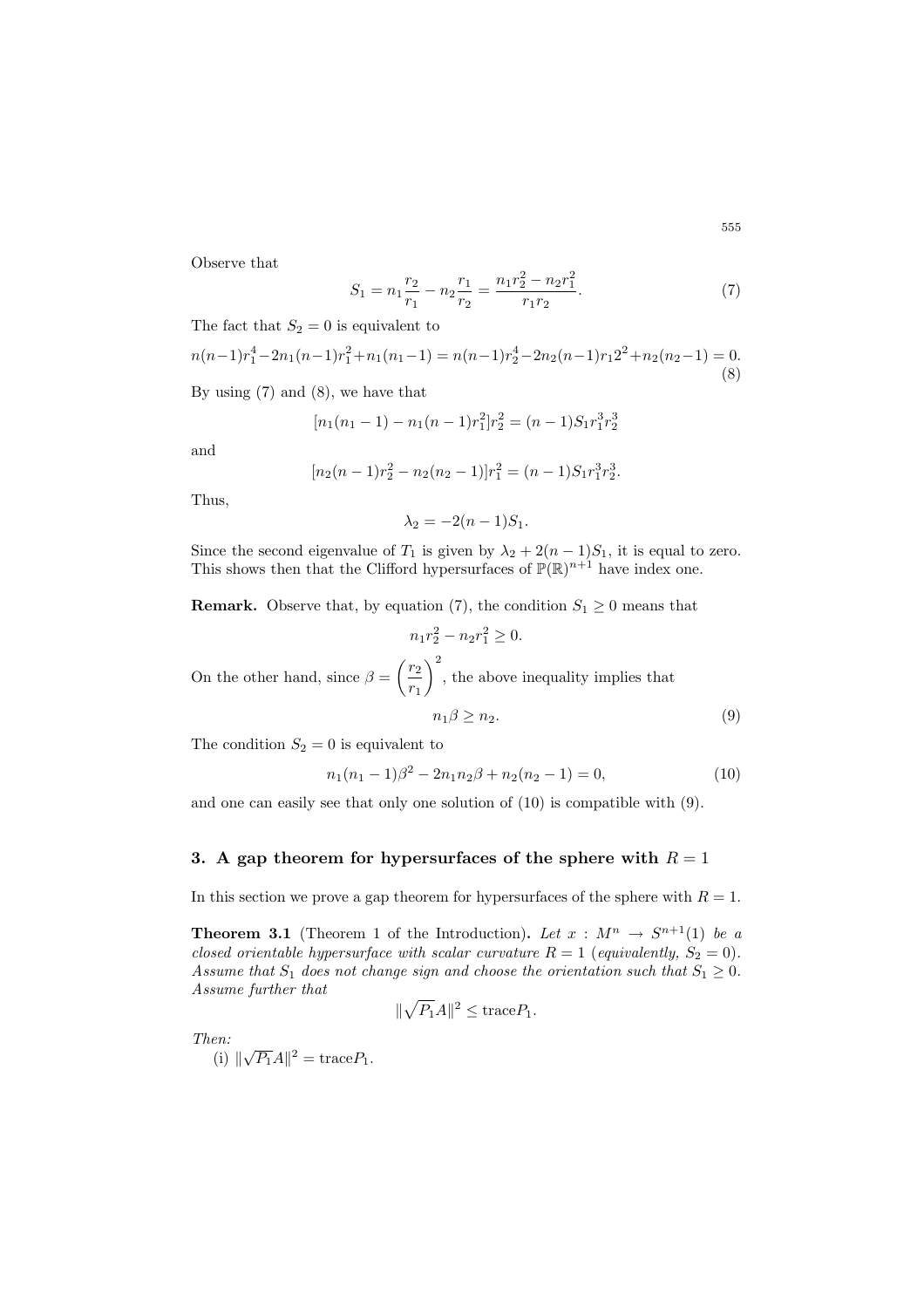556

(ii)  $M^n$  *is either a totally geodesic submanifold or*  $M^n = S^{n_1}(r_1) \times S^{n_2}(r_2)$  $S^{n+1}(1)$ , where  $n_1 + n_2 = n$ ,  $r_1^2 + r_2^2 = 1$  and  $\left(\frac{r_2}{r_1}\right)$  $\setminus^2$ = β *satisfies the quadratic equation:*

$$
n_1(n_1 - 1)\beta^2 - 2n_1n_2\beta + n_2(n_2 - 1) = 0.
$$

*Proof.* Let us calculate  $\frac{1}{2}L_1||A||^2$ . Since  $R = 1$ ,  $S_2 = n(n-1)(R-1) = 0$ , by the Gauss' formula. Thus  $||A||^2 = (nH)^2 = S_1^2$ . Hence,

$$
\frac{1}{2}L_1||A||^2 = \frac{1}{2}L_1S_1^2 = S_1L_1S_1 + \langle P_1 \nabla S_1, \nabla S_1 \rangle.
$$

From [AdCC](Lemma 3.7), by using that  $2S_2 = n(n-1)(R-1) = 0$ , we have

$$
L_1S_1 = |\nabla A|^2 - |\nabla S_1|^2 + n||A||^2 - S_1^2 + 3S_1S_3.
$$

Therefore,

$$
L_1S_1 = |\nabla A|^2 - |\nabla S_1|^2 + (n-1)S_1^2 + 3S_1S_3.
$$
 (11)

Now, by using Proposition 2.1 (3), we obtain that

$$
\|\sqrt{P_1}A\|^2 = \text{trace}P_1A^2 = -3S_3.
$$

Then, equation (11) becomes

$$
L_1S_1 = |\nabla A|^2 - |\nabla S_1|^2 + (n-1)S_1^2 - S_1 \|\sqrt{P_1}A\|^2.
$$

Thus,

$$
\frac{1}{2}L_1||A||^2 = S_1L_1S_1 + \langle P_1\nabla S_1, \nabla S_1 \rangle
$$
  
=  $S_1(|\nabla A|^2 - |\nabla S_1|^2 + (n-1)S_1^2 - 3S_1||\sqrt{P_1}A||^2) + \langle P_1\nabla S_1, \nabla S_1 \rangle$   
=  $S_1(|\nabla A|^2 - |\nabla S_1|^2) + S_1^2((n-1)S_1 - ||\sqrt{P_1}A||^2) + \langle P_1\nabla S_1, \nabla S_1 \rangle.$ 

Since  $M$  is compact, we obtain

$$
0 = \frac{1}{2} \int_{M} L_{1} \|A\|^{2} dM
$$
  
= 
$$
\int_{M} \{S_{1}(|\nabla A|^{2} - |\nabla S_{1}|^{2}) + S_{1}^{2}((n-1)S_{1} - \|\sqrt{P_{1}}A\|^{2}) + \langle P_{1}\nabla S_{1}, \nabla S_{1}\rangle\} dM.
$$
 (12)

We recall the following result (see  $[AdCC]$  – Lemma 4.1):

**Lemma 3.1** ([AdCC])**.** *Let* M *be an* n*-dimensional compact hypersurface in an*  $(n + 1)$ -dimensional unit sphere  $S^{n+1}$ . If the normalized scalar curvature R is *constant and*  $R - 1 \geq 0$ *, then* 

$$
|\nabla A|^2 - |\nabla S_1|^2 \ge 0. \tag{13}
$$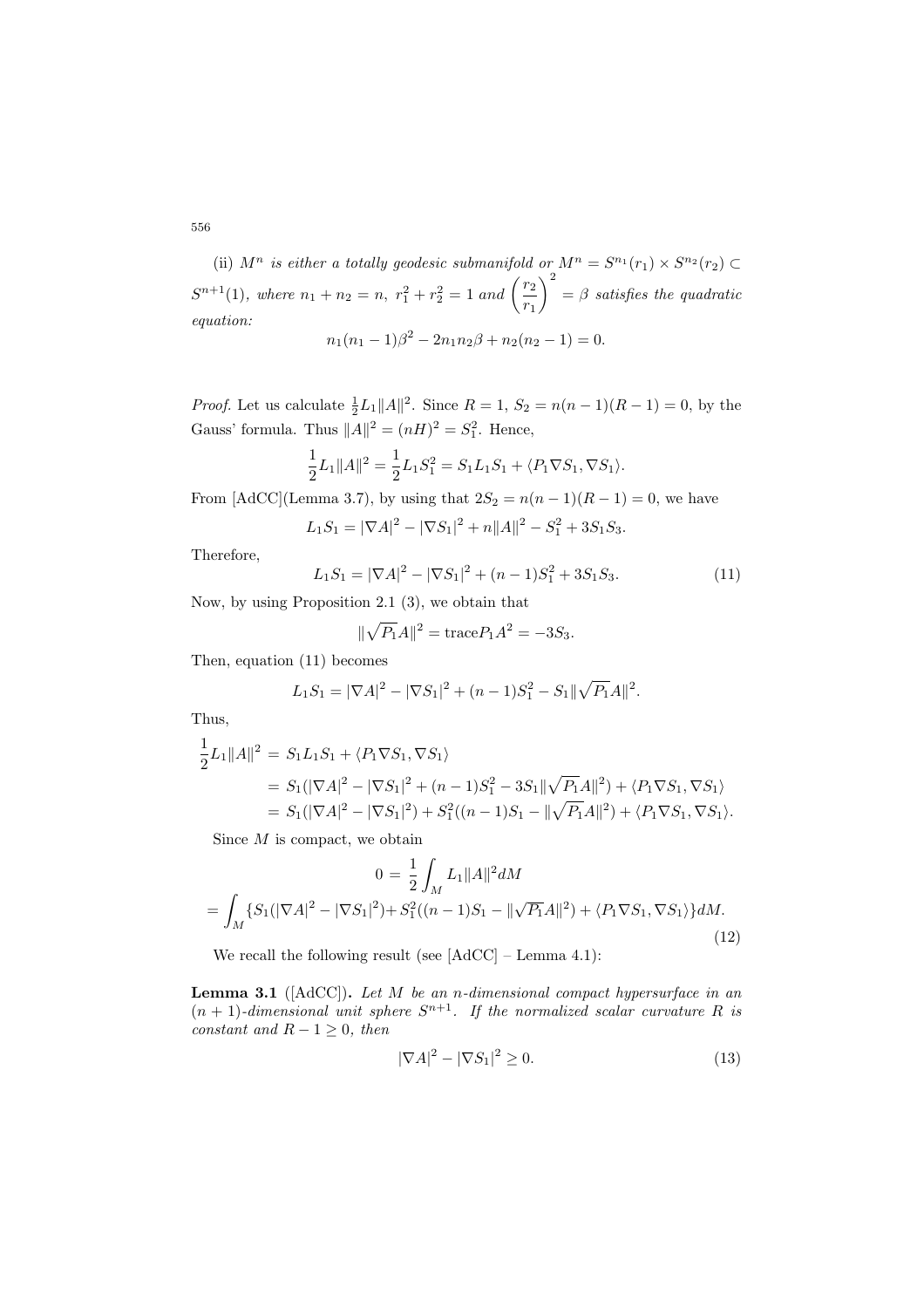Since  $S_1 \geq 0$  and  $P_1$  is positive, we have that

$$
\langle P_1 \nabla S_1, \nabla S_1 \rangle = ||\sqrt{P_1} \nabla S_1||^2 \ge 0. \tag{14}
$$

Our hypothesis and inequalities (13) and (14) implies that the right-hand side of (12) is non-negative. Thus we conclude that

$$
S_1(|\nabla A|^2 - |\nabla S_1|^2) + S_1^2((n-1)S_1 - \|\sqrt{P_1}A\|^2) + \langle P_1 \nabla S_1, \nabla S_1 \rangle = 0. \tag{15}
$$

Since each term in above equation is non-negative, we have

$$
S_1((n-1)S_1 - \|\sqrt{P_1}A\|^2) = 0.
$$

Observe that when  $S_1 = 0$ ,  $||A||^2 = 0$  and  $||\sqrt{P_1}A||^2 = 0$ . Since by Lemma 2.1,  $traceP_1 = (n-1)S_1$ , the first part of the theorem is proved.

 $c_{e}e_{1} = (n-1)S_{1}$ , the first part of the theorem is proved.<br>Now, let us assume that  $\|\sqrt{P_{1}}A(p)\|^{2} = (n-1)S_{1}(p)$ , for all  $p \in M$ . If  $S_{1}(p) = 0$ for all  $p \in M$ , since  $S_2 = 0$ ,  $||A||^2 = 0$  and M is totally geodesic. Let us suppose that there exists a point  $p_0$  in M such that  $S_1(p_0) > 0$ . So the set  $\mathcal{A} \subset M$ where  $S_1(p) > 0$  is an open and non-void set of M. We claim that  $P_1$  is positive definite in A. In fact, if  $P_1$  has one eigenvalue equal to zero, then by Remark 2.1,  $P_1A \equiv 0$  and since  $\|\sqrt{P_1}A(p)\|^2 = (n-1)S_1(p)$ , we conclude that  $S_1 = 0$ , which is a contradiction. On each connected component of  $A$ , we have that

$$
\langle P_1 \nabla S_1, \nabla S_1 \rangle = 0
$$

and

$$
|\nabla A|^2 - |\nabla S_1|^2 = 0.
$$

Since  $P_1$  is positive definite, the first equation implies that  $\nabla S_1 = 0$ . This implies that  $|\nabla A|^2 = 0$ , by the second equation, i.e., the second fundamental form of M is covariant constant. It follows that the component  $A$  is a piece of a Clifford torus, by using the following theorem of H. B. Lawson  $([L]$  – Theorem 4, see also  $[CdCK]$ Lemma 3).

**Theorem 3.2** [L]. Let  $M^n$  be an isometrically immersed hypersurface of  $S^{n+1}$ . *over which the second fundamental form is covariant constant. Then, up to isometries of*  $S^{n+1}$ ,  $M^n$  *is an open set of*  $S^k(r) \times S^{n-k}(\sqrt{1-r^2})$ .

Finally, since along the boundary of  $\mathcal{A}$ ,  $||A||^2 = S_1^2 = 0$ , we conclude that  $\partial \mathcal{A} = \emptyset$  and M is a Clifford torus.

## **4. Characterization of index one closed hypersurfaces with**  $R = 1$ **in the real projective space**

In this section we will assume that the operator  $L_1$  is elliptic and will describe the index of closed hypersurfaces in the real projective space  $\mathbb{P}(\mathbb{R})^{n+1}$ . In order to do that we are going to use the covering map of  $S^{n+1}$  onto  $\mathbb{P}(\mathbb{R})^{n+1}$ . The following result will be needed.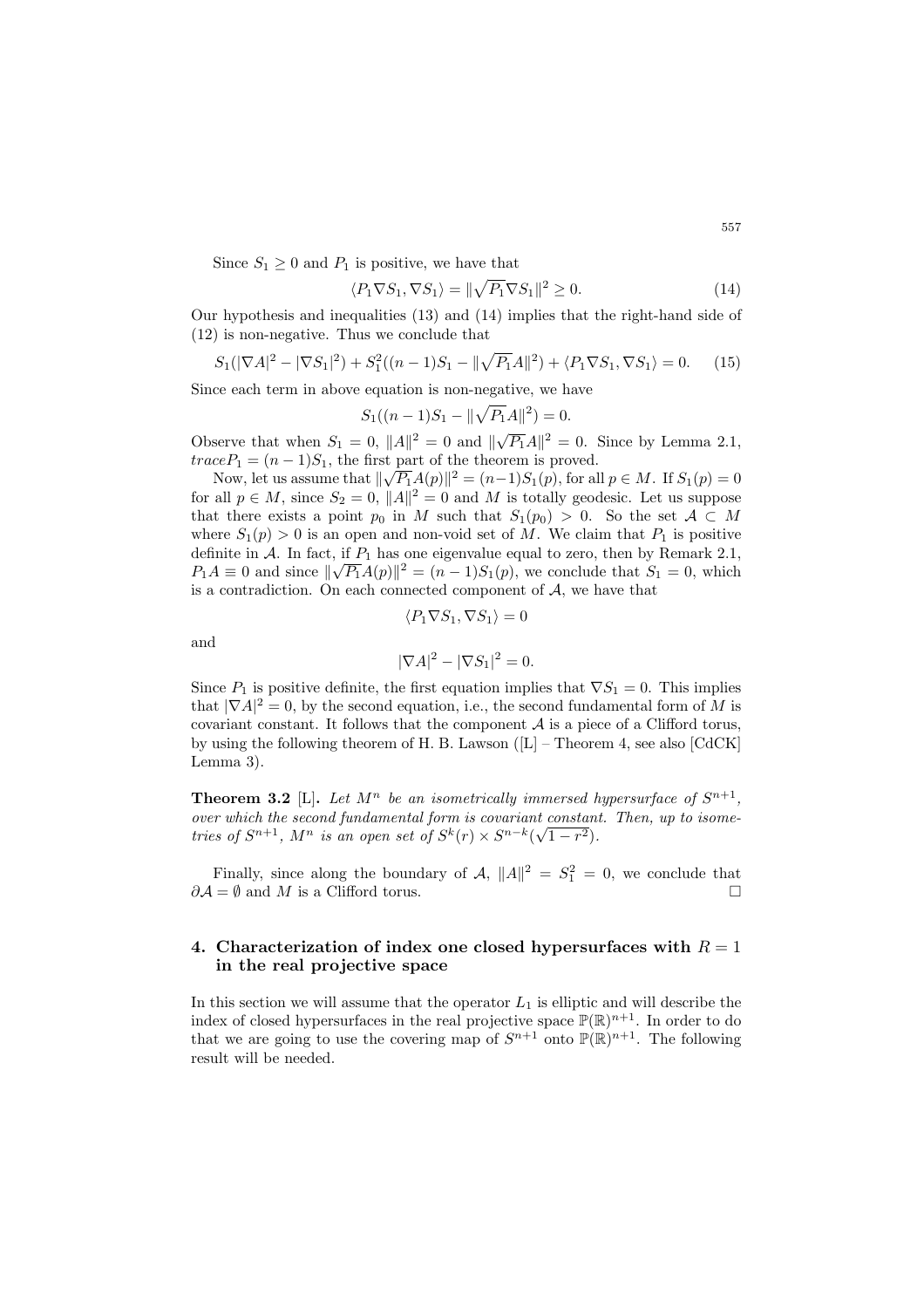**Lemma 4.1.** Let  $M^n \to S^{n+1}$  is a closed orientable hypersurface with  $R = 1$ . *Then the index of the quadratic form*

$$
I(f, f) = -\int_M f T_1 f dM
$$
  
=  $-\int_M f L_1 f + ((n - 1)S_1 - 3S_3) f^2 dM$ 

*is greater than one.*

*Proof.* First of all observe that for constant functions  $f = \text{const.}$ , we have that

$$
I(f, f) = -\int_M f L_1 f + ((n - 1)S_1 - 3S_3)f^2 dM
$$
  
= 
$$
-\int_M ((n - 1)S_1 - 3S_3)f^2 dM < 0.
$$

Thus  $ind(M) \geq 1$ .

Suppose that this index is equal to one. Let  $\{e_1,\ldots,e_{n+2}\}$  be an orthonormal basis of  $\mathbb{R}^{n+2}$ . If we write the normal vector field of the immersion as  $N =$  $\sum_{ }^{n+2}$  $i=1$  $n_i e_i$ we obtain that

$$
L_1(n_i) = 3S_3n_i
$$
, for all  $i = 1, ..., n + 2$ .

Thus

$$
I(n_i, n_i) = -\int_M ((n-1)S_1) n_i^2 dM \le 0.
$$

Since the functions  $n_i$  are linearly independent, the index one hypothesis implies that  $(n-1)$  of the  $n'_i s$  have to be null and since  $|N| = 1$ , after reordering if necessary, we have  $n_1 = 1$  and  $n_i = 0$  for  $i = 2, \ldots, n+2$ . Thus the normal vector field  $N = e_1$ . This implies that  $M^n$  is totally geodesic. On the other hand, since  $L_1$  is elliptic, we have that  $S_1 > 0$ , and this contradicts the fact that  $M^n$  is totally geodesic. We conclude then that  $ind(M) > 1$ .

The main result of this section is the following characterization of index one closed hypersurfaces of  $\mathbb{P}(\mathbb{R})^{n+1}$ .

**Theorem 4.1** (Theorem 2 of the introduction). Let  $x : M^n \to \mathbb{P}(\mathbb{R})^{n+1}(1)$  be a *closed two-sided hypersurface with scalar curvature one. Then*  $Ind(M) \geq 1$  *and if*  $Ind(M) = 1$ *, M is the Clifford hypersurfaces obtained by the projection of the Clifford torus of Theorem 3.1.*

*Proof.* The proof is inspired by the proof of the minimal case in [dCRR]. Observe that the index one hypothesis implies that  $M$  must be connected. Since, by lemma 4.1,  $S^{n+1}$  does not have an index one hypersurface with  $R = 1$ , x cannot lift to an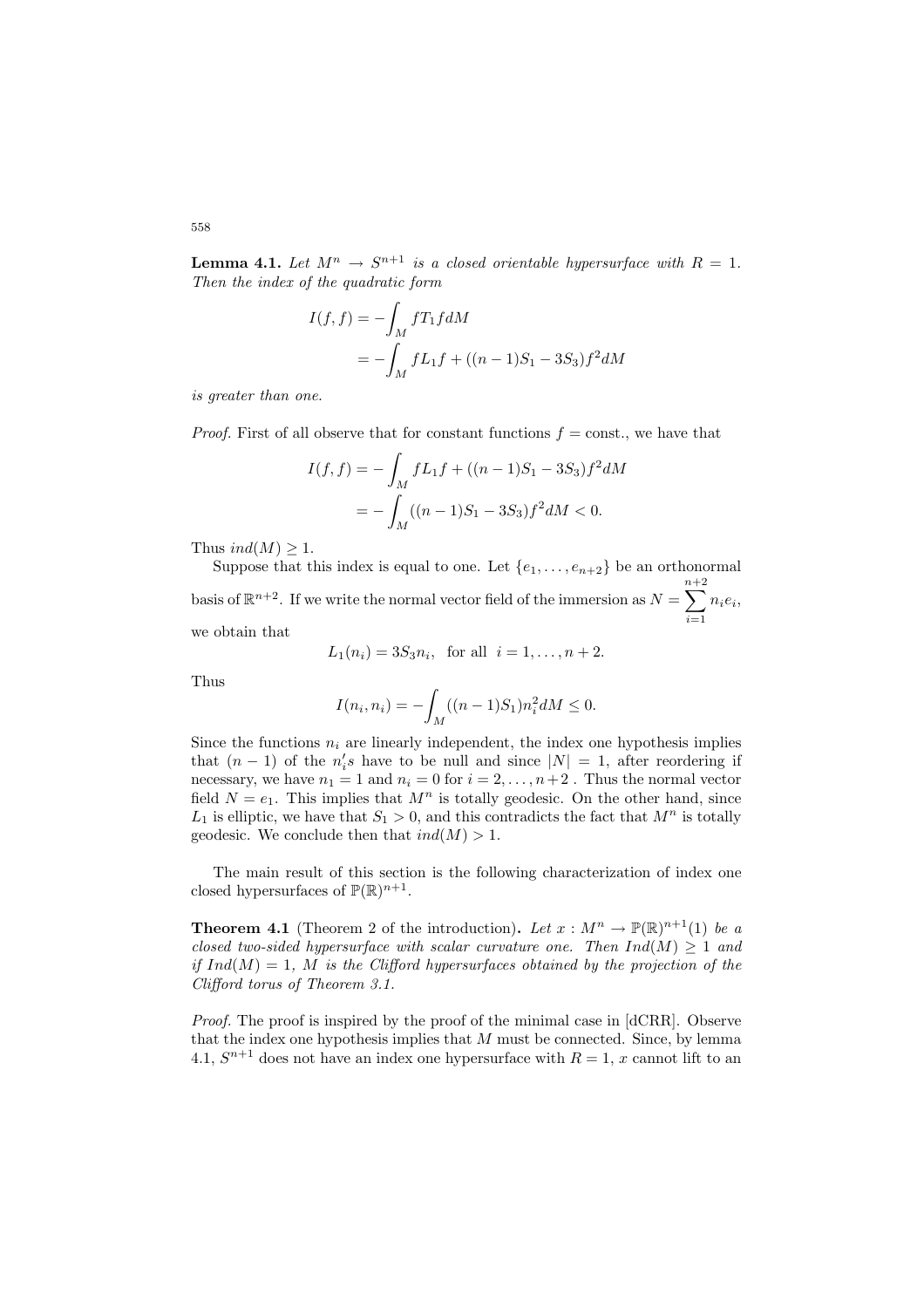immersion of M into  $S^{n+1}$ . Thus we obtain that there exists a connected twofold covering  $\widetilde{M} \to M$  and an isometric immersion  $\widetilde{x} : \widetilde{M} \to S^{n+1}$  which is locally

congruent to the immersion of M in  $\mathbb{P}(\mathbb{R})^{n+1}$ . An object in M that corresponds to an object in M will be denoted by the same notation as in  $M$ . If we denote by  $\pi: M \to M$  the isometric involution induced by the covering, then  $\tilde{x}$  must satisfy

$$
\widetilde{x}\circ\pi=-\widetilde{x}
$$

and, since  $\widetilde{x}(M)$  is two-sided, M is orientable, and

$$
N\circ\pi=-N,
$$

where  $N$  is the unit normal vector field of the immersion. We have that the immersion  $\tilde{x}$  is such that  $R = 1$  and  $S_3 \neq 0$ . By ellipticity we can choose the orientation of M in such way that  $S_1 > 0$ .

Let  $\lambda_1$  be the first eigenvalue of the operator

$$
T_1(\varphi) = L_1(\varphi) + ((n-1)S_1 + 3S_3)\varphi.
$$

We know that its first eigenspace is one-dimensional and generated by a function  $\varphi$  that does not change sign on M. Now, let  $\varphi_1 = \varphi \circ \pi$ . Since  $\pi$  is an isometry, we obtain that  $T_1(\varphi_1) = \lambda_1 \varphi_1$ . This implies that  $\varphi = \pm \varphi \circ \pi$ . Observe that if  $\varphi = -\varphi \circ \pi$ ,  $\varphi$  has to change sign on M. Thus  $\varphi = \varphi \circ \pi$ .

From the fact that  $Ind(M) = 1$ , we obtain that any function  $u : M \to \mathbb{R}$  such that  $u \circ \pi = u$  and  $u\varphi dM = 0$  satisfies

$$
J_M
$$
  

$$
I(u, u) = -\int_{\widetilde{M}} \{uL_1u + ((n-1)S_1 + 3S_3)u^2\}d\widetilde{M} \ge 0.
$$

Moreover, if such a function u satisfies  $I(u, u) = 0$ , then u is a Jacobi function, that is,

$$
L_1u + ((n-1)S_1 + 3S_3)u = 0.
$$

Given  $a, b \in \mathbb{R}^{n+2}$ , let  $\phi_{a,b} : M \to \mathbb{R}^{n+2}$  be defined by

$$
\phi_{a,b} = \langle \widetilde{x}, a \rangle \widetilde{x} + \langle N, a \rangle N + \langle \widetilde{x}, b \rangle N.
$$

By doing the calculation coordinatewise and using equations (3) and (4) we have that

$$
L_1(\widetilde{x}) = -(n-1)S_1\widetilde{x}
$$

and

$$
L_1(N) = 3S_3N.
$$

Thus,

$$
L_1(\langle \tilde{x}, a \rangle \tilde{x}) = -2(n-1)S_1\langle \tilde{x}, a \rangle \tilde{x} - P_1 A(a^t),
$$
  

$$
L_1(\langle N, a \rangle N) = 6S_3\langle N, a \rangle N - P_1 A^2(a^t)
$$

and

$$
L_1(\langle \tilde{x}, b \rangle N) = [-(n-1)S_1 + 3S_3] \langle \tilde{x}, b \rangle N - P_1 A(b^t),
$$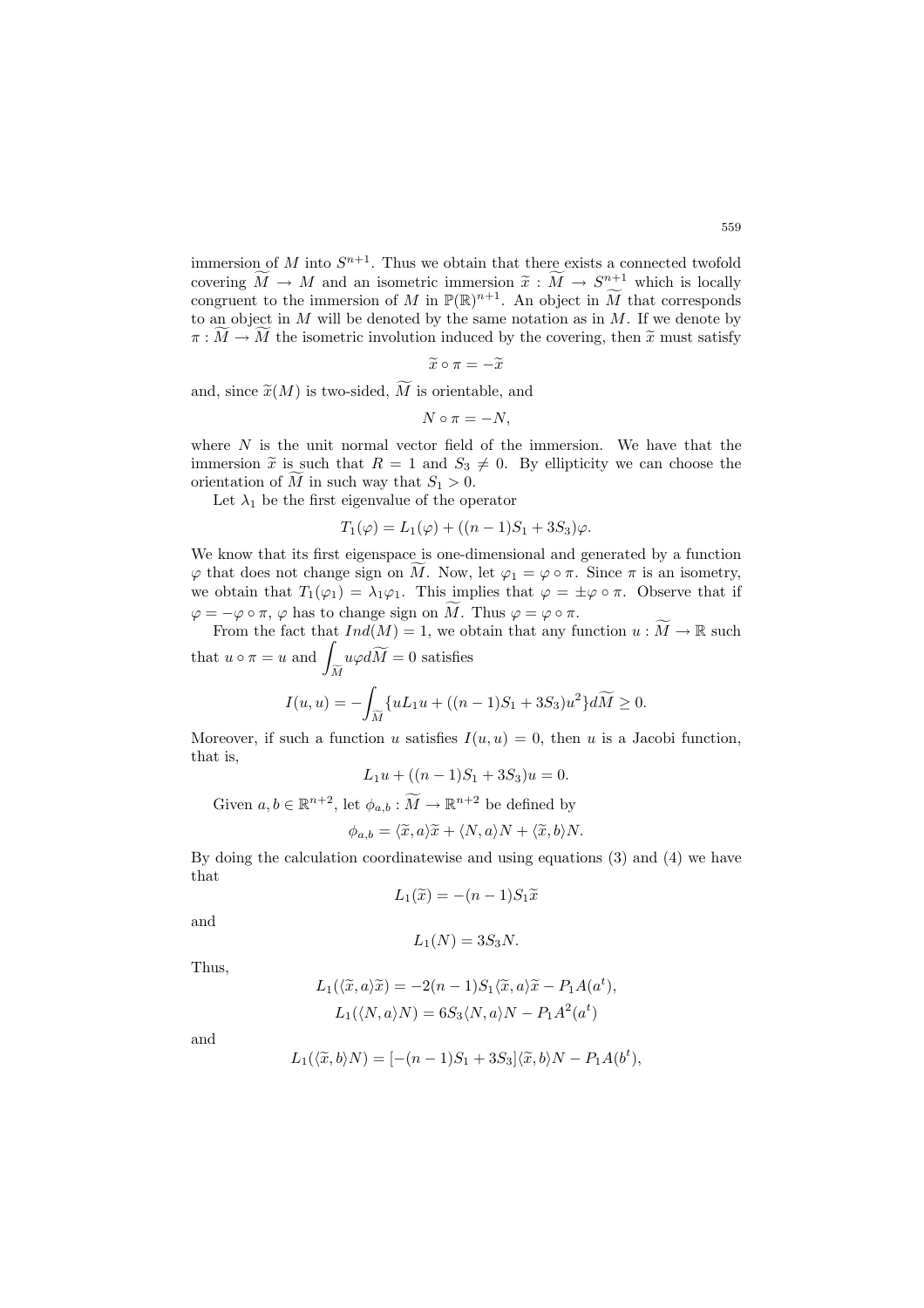where  $a^t$ ,  $b^t$  are the tangent projection of a and b. This implies that

$$
T_1(\phi_{a,b}) = -[(n-1)S_1 + 3S_3][\langle \tilde{x}, a \rangle \tilde{x} - \langle N, a \rangle N] + X_{a,b}, \qquad (16)
$$

where  $X_{a,b}$  is a tangent vector field. Then,

$$
-\int_{\widetilde{M}} \langle T_1(\phi_{a,b}), \phi_{a,b} \rangle d\widetilde{M}
$$
  
= 
$$
\int_{\widetilde{M}} [(n-1)S_1 + 3S_3] [\langle \widetilde{x}, a \rangle^2 - \langle N, a \rangle^2 - \langle \widetilde{x}, b \rangle \langle N, a \rangle] d\widetilde{M}.
$$

Now, by (2), we have

$$
\int_{\widetilde{M}} [(n-1)S_1 + 3S_3] \langle \widetilde{x}, b \rangle \langle N, a \rangle d\widetilde{M}
$$
  
= 
$$
- \int_{\widetilde{M}} \{ \langle N, a \rangle L_1(\langle \widetilde{x}, b \rangle) - \langle \widetilde{x}, b \rangle L_1(\langle N, a \rangle) \} d\widetilde{M} = 0.
$$

Thus,

$$
-\int_{\widetilde{M}} \langle T_1(\phi_{a,b}), \phi_{a,b} \rangle d\widetilde{M} = \int_{\widetilde{M}} [(n-1)S_1 + 3S_3] [\langle \widetilde{x}, a \rangle^2 - \langle N, a \rangle^2] d\widetilde{M}.
$$
 (17)

Observe that the above expression does not depend on  $b$ . We are going to show that for any  $a \in \mathbb{R}^{n+2}$ , it is possible to choose  $b \in \mathbb{R}^{n+2}$  such that  $\Box$  $\overline{M}$  $\varphi \phi_{a,b} dM = 0.$ To do this, consider a linear map  $F : \mathbb{R}^{n+2} \to \mathbb{R}^{n+2}$  given by

$$
F(b) = \int_{\widetilde{M}} \varphi \langle \widetilde{x}, b \rangle N d\widetilde{M}.
$$

We claim that F is injective (thus a linear isomorphism). In fact, if  $b \neq 0$  is such that  $F(b) = 0$ , one has that (17), with  $\phi = \phi_{0,b} = \langle \tilde{x}, b \rangle N$ , implies that

$$
I(\phi,\phi)=0.
$$

Then,  $T_1(\phi) = 0$ . On the other hand, for  $a = 0$ ,

$$
T_1(\phi) = X_{0,b} = -P_1 A(b^t) = 0,
$$
\n(18)

where  $b^t$  is the tangent projection of b along  $\tilde{M}$ . Since  $P_1$  is positive definite, (18) says that  $A(b^t) = 0$  on  $\tilde{M}$ , which is the same that  $\langle N, b \rangle$  is constant along  $\tilde{M}$ . As we have that  $N \circ \pi = -N$ , we get that  $\langle N, b \rangle = 0$ . This implies that the function  $u = \langle \tilde{x}, b \rangle$  satisfies that Hessu $(X, Y) = \langle X, Y \rangle u$ . We need the following result of M. Obata.

**Theorem 4.2** ([O] – Theorem A)**.** *In order that a complete Riemannian manifold of dimension*  $n \geq 2$  *admit a non-constant function*  $\phi$  *with* Hess $\phi(X, Y)$  =  $c^2\phi\langle X, Y \rangle$ , it is necessary and sufficient that the manifold be isometric to a sphere  $S<sup>n</sup>(c)$  of radius  $\frac{1}{c}$  in the  $(n + 1)$  *Euclidean space.*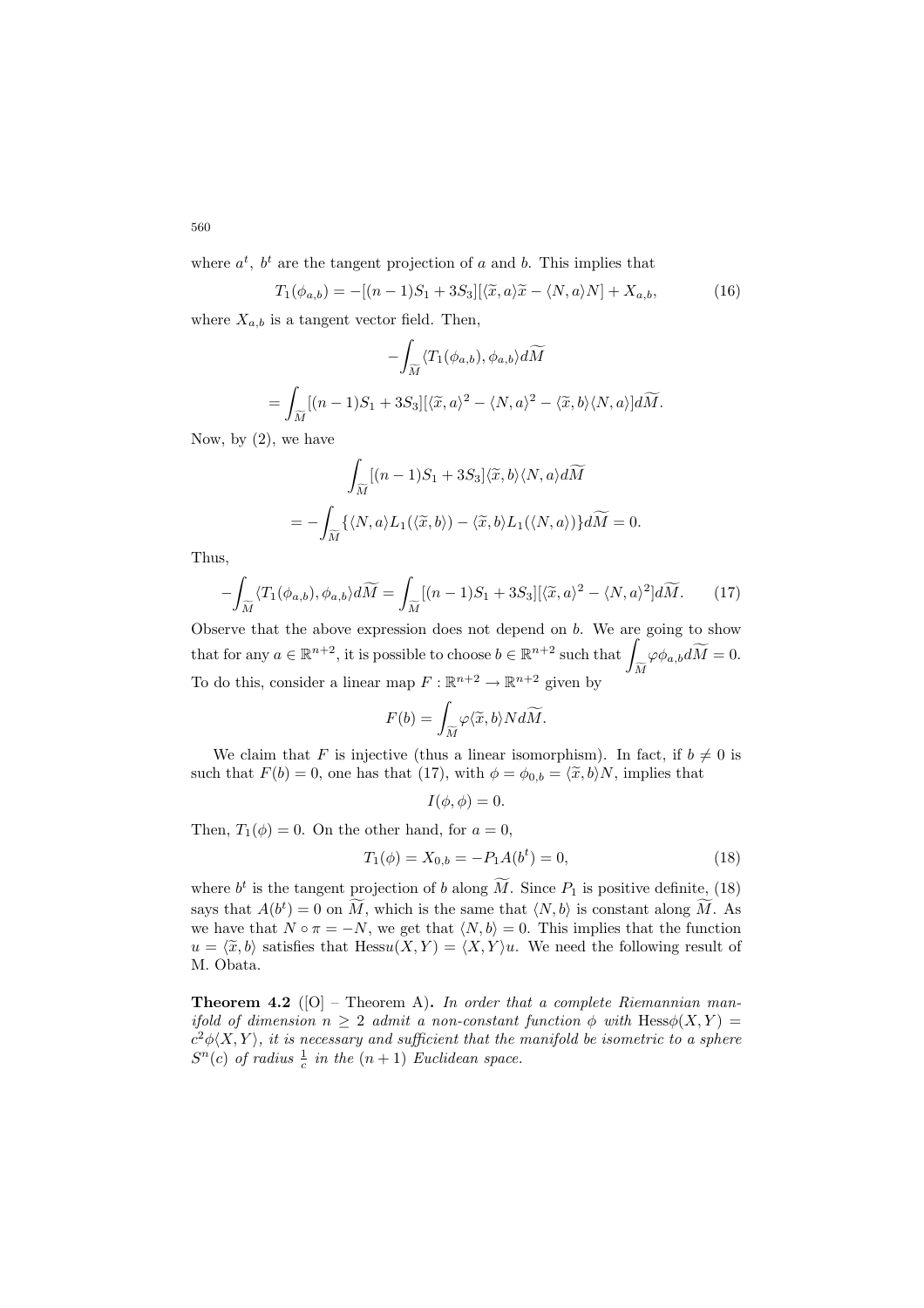Thus, if u is non-constant, then M is isometric to a unit sphere and since M is isometrically immersed in  $S^{n+1}(1)$ , this implies that M is totally geodesic. On the other hand, if u is constant, M is totally umbilic. Since  $S_2 = 0$ , M is again totally geodesic. In both cases,  $S_1^2 = |A|^2 = 0$ , which is a contradiction to the fact that  $S_1 > 0$ . Thus the claim is proved.

Take an orthonormal basis  $\{a_1,\ldots,a_{n+2}\}\;$  of  $\mathbb{R}^{n+2}$ . By using the isomorphism F, for any  $i = 1, ..., n + 2$ , it is possible to find  $b_i \in \mathbb{R}^{n+2}$  such that  $\int_{\widetilde{M}} \varphi \phi_{a_i, b_i} d\widetilde{M} = 0.$  Thus each coordinate  $\phi_{ij}$  of  $\phi_{a_i, b_i}$  is such that  $\int_{\widetilde{M}}$  $J_M$ <br>Then,  $I(\phi_{ij}, \phi_{ij}) \geq 0$ . From equation (17), we have  $\varphi \phi_{ij} dM = 0.$ 

$$
0 \leq \sum_{i=1}^{n+2} \int_{\widetilde{M}} [(n-1)S_1 + 3S_3] [\langle \widetilde{x}, a_i \rangle^2 - \langle N, a_i \rangle^2] d\widetilde{M}
$$
  
= 
$$
\sum_{i=1}^{n+2} \int_{\widetilde{M}} [(n-1)S_1 + 3S_3] (|\widetilde{x}|^2 - |N|^2) d\widetilde{M} = 0.
$$

This implies that  $T_1(\phi_{a_i,b_i})=0, i = 1,\ldots,n+2$ . Hence,  $\langle T_1(\phi_{a_i,b_i}), \tilde{x}\rangle = 0$  and, by equation (16), we obtain that

$$
[(n-1)S1+3S3]\langle \tilde{x}, a_i \rangle = 0, i = 1,\ldots, n+2.
$$

But this is only possible if  $(n-1)S_1 + 3S_3 = 0$ . Since  $\|\sqrt{P_1}A\|^2 = -3S_3 = (n-1)S_1$ , theorem (3) implies that  $M$  is a Clifford torus.  $\square$ 

#### **References**

- [AdCC] H. Alencar, M. do Carmo and A. Colares, Stable hypersurfaces with constant scalar curvature, Math. Z. **213** (1993), 117–131.
- [BC] J. L. Barbosa and A. Colares, Stability of hypersurfaces with constant r-mean curvature, Annals of Global Analysis and Geometry **15** (1997), 277–297.
- [BGM] M. Berger, P. Gauduchon et E. Mazet, Le spectre d'une variété Riemanniene, Lecture Notes in Math. 194, Springer-Verlag, Berlin–New York, 1971.
- [CdCK] S. S. Chern, M. do Carmo and S. Kobayashi, Minimal submanifolds of a sphere with second fundamental form of constant length, Functional Analysis and Related Fields, edited by Felix E. Browder, 1970, 59–75.
- [dCRR] M. do Carmo, M. Ritoré and A. Ros, Compact minimal hypersurfaces with index one in the real projective space, Comment. Math. Helv. **75**, no. 2 (2000), 247–254.
- [HL] J. Hounie and M. L. Leite, Two-ended hypersurfaces with zero scalar curvature, *Indiana* Univ. Math. J. **48** (1999), 867–882.
- [L] H. B. Lawson, Local rigidity theorems for minimal hypersurfaces, Ann. of Math. (2) **89** (1969), 187–197.
- [M] H. F. M¨unzner, Isoparametriche hyperfl¨achen in sph¨aren I, Math. Ann. **215**, no. 1 (1980), 57–71.
- [O] M. Obata, Certain conditions for a Riemannian manifold to be isometric with a sphere, J. Math. Soc. Japan **14**, no. 3 (1962), 333–340.